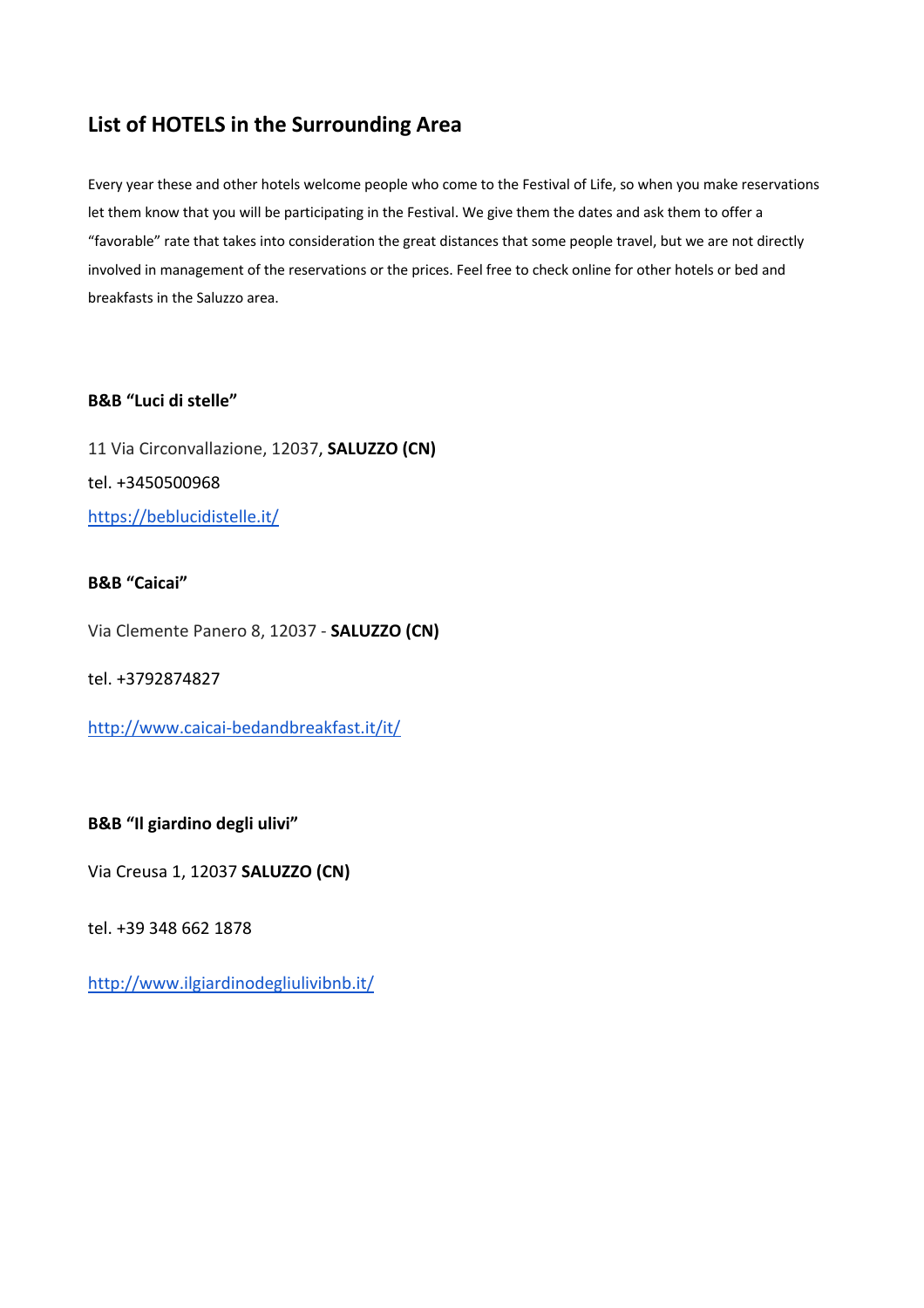#### **B&B "Un pezzo di cielo"**

9 Via San Bernardo, **SALUZZO (CN)**

tel. +3356506123

+3473178052

#### **B&B "CASCINA LA BARONA"**

Strada Suniglia 85, **SAVIGLIANO (CN)**

http://cascina-la-barona-bed-breakfast.hotelspiedmont.com/it/

tel. +333 360 5968

#### **B&B "San Francesco Guest House"**

Via San Francesco 24, **SAVIGLIANO (CN)**

info@sanfrancescoguesthouse.com

tel. +39 334 1693290

#### **B&B "Villa Bonelli Bed & Fest"**

via Torne 274, 12038, **SAVIGLIANO (CN)**

info@sanfrancescoguesthouse.com

tel. + 366 477 4040

### **B&B "Notte Stellata"**

Via del Follone, 23, 12038, **SAVIGLIANO (CN)** tel. + 320 153 2806

#### **B&B "Motel Cosmera"**

Via Alba, 31, 12038, **SAVIGLIANO (CN)** tel. + 0172 726349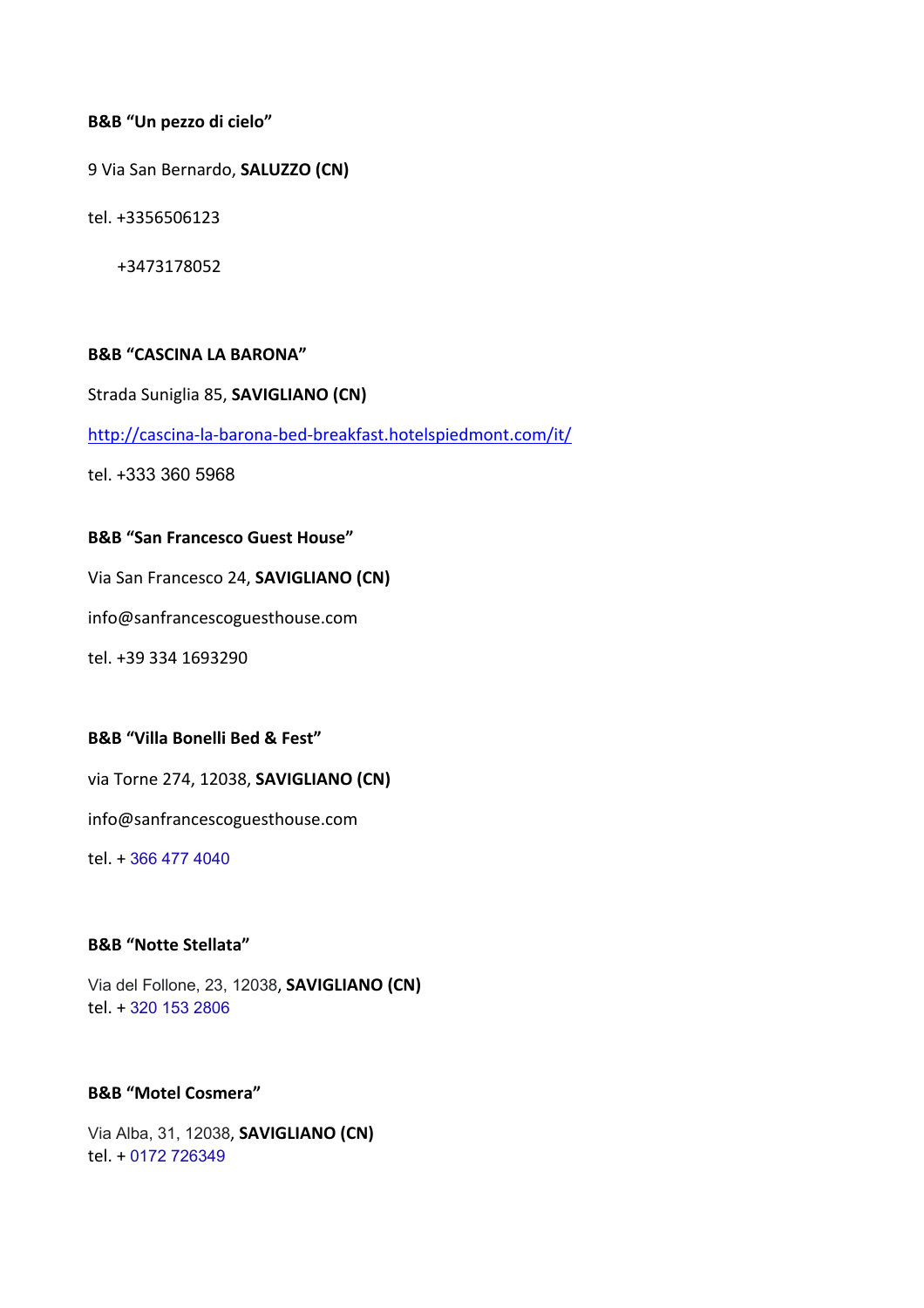#### **RINALDI PARK HOTEL**

Strada San Giacomo 6, 12038, **SAVIGLIANO (CN)**

tel. + 0172 717685 info@parkhotelrinaldi.it

**HOTEL ANTICHE MURA**

via Palazzo di Città 75 – 12037 – **SALUZZO (CN)**

tel. +39 0175 46744

www.antichemurasaluzzo.com

#### **ALBERGO PERSICO**

vicolo Mercati 10 – 12037 – **SALUZZO (CN)**

tel. +39 0175 41213 – fax +39 0175 248075

albergo.persico@virgilio.it

www.albergopersico.net

**OSTELLO DEL PO** (distance from Saluzzo **9 km**)

Regione Paracollo 29 – 12037 – **SALUZZO (CN)**

Tel +3471058737

info@ostellodelpo.org

www.ostellodelpo.org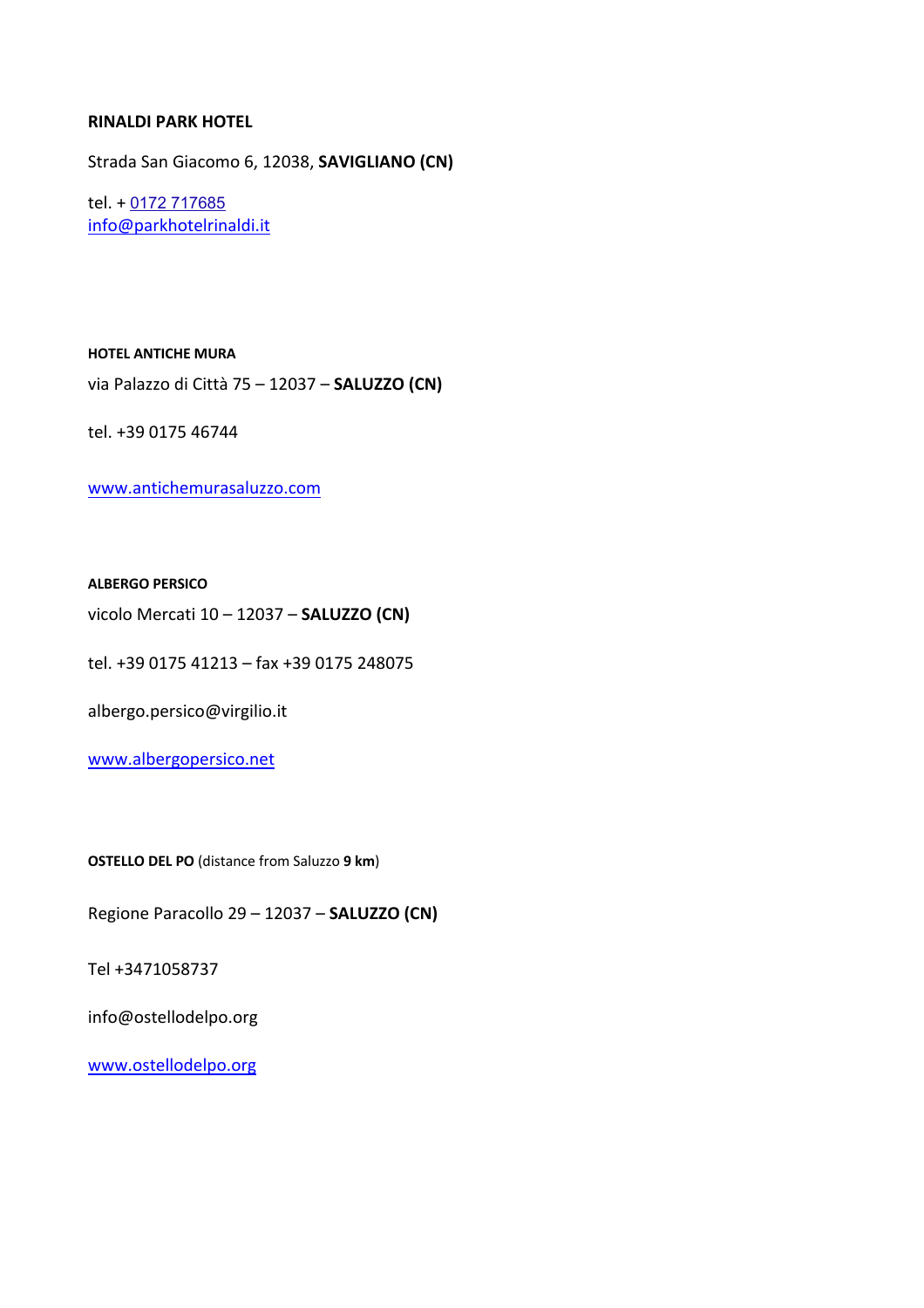**HOTEL CERETTO** (distance from Saluzzo **10 km**)

Frazione San Martino 17 – 12022 --- **BUSCA (CN)**

Tel +39 0171 945437 – Fax +39 0171 943256

info@hotelceretto.it

www.hotelceretto.it

**VILLA COSMERA** (distance from Saluzzo **18 Km**)

via Alba 31 -•- 12038 -•- **SAVIGLIANO (CN)**

tel. +39 0172 726349 --- fax +39 0172 725664

ronco.mauro@tiscali.it

www.motelcosmera.com

**GIARDINO DEI TIGLI** (distance from Saluzzo **24 Km**)

frazione di Cussanio 16/b---12045---**FOSSANO(CN)**

tel. +39 0172 691575 --- fax +39 0172 694963

info@giardinodeitigli.com

www.giardinodeitigli.com

**HOTEL QUADRIFOGLIO** (distance from Saluzzo **25 km**)

Via Circonvallazione 20 ---**CARAGLIO (CN)**

Tel +39 0171 817666 – +39 0171 618581 – Fax +39 0171 817666

info@hotelquadrifoglio.it

www.hotelquadrifoglio.it